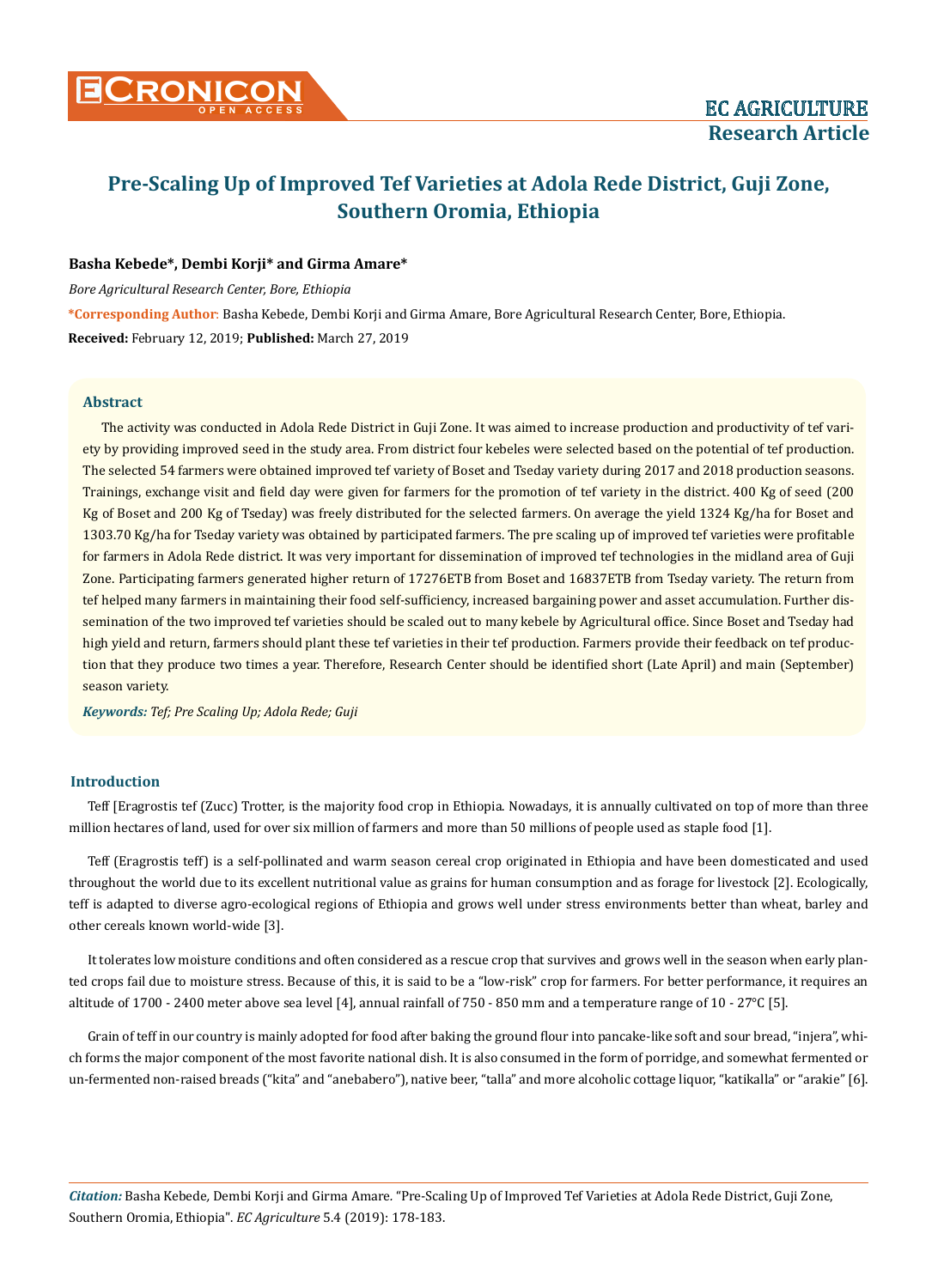179

Teff has both cultural and economic value for Ethiopian farmers. In recent days it is among the cash crops and has been attracting an export market due to its nutritional value and is believed to be gluten free. Teff straw, besides being the most appreciated feed for cattle, is also used to reinforce mud and plaster the walls of house and local grain storage facility called gotera [4,5,7]. The teff straw is highly preferred by cattle over the straw of other cereals and demands high prices in the markets. It also serves to reinforce mud and plaster the wall in local house construction [8].

Teff is the main crop produced in the midland areas of Guji Zone. Usually the crop is sown after other crops (maize and haricot bean) are harvested. The crop is produced for both household consumption and cash crop. Teff could be produced in both seasons (meher and belg) hence the crop is used for double cropping purpose which increases farmers' production and income. The straw of teff is used for construction of house and used as the main feed resource for cattle during drought. Despite the importance of teff the yield of this crop is low in the midland areas of Guji Zone due to lack of improved seeds, drought tolerant and low application of the recommended packages of teff [9]. During demonstration, Boset and Tseday were selected by farmers for further scaling up. Thus, this activity was initiated with objectives of promoting improved teff varieties and thereby to increase production and yield of tef in the study area.

## **Methodology**

# **Description of the study area**

Adola Rede district is 470 KM away from the Addis Ababa to the South. The district is bordered by Ana Sora district in the North, Wadera district in the South and Odo Shakiso in the West and Girja district in the East directions. The district has altitude range of 1350 - 2340 meter above sea level, mean annual rainfall of 1000mm and annual average temperature of 28*°*C. Mixed farming, mining and forest product production are the major livelihood of Adola Rede farmers. Adola district has diverse agro-ecologies which are suitable for production of different crops. The rainfall pattern of the district is bimodal for lowland and midland areas and uni-modal for highland parts. Sandy, clay and silt are the major soils of Adola Rede district. The major crops produced in the area includes tef, maize, haricot bean, chat, coffee and the others. Tef can be produced twice (late April and September) in a year.

#### **Farmers selection procedures**

Participated farmers were selected based on the objective of disseminating improved tef varieties where farmers' roles in disseminating teff varieties were highly expected. The farmers were selected by Adola Rede Agriculture and Natural Resource Management Office. During 2017 production season a total of 30 farmers from two kebeles and in 2018 production season 24 farmers from two kebeles were selected and sown improved tef varieties. Out of 54 farmers of four selected kebeles 12 were female farmers who participated on pre scaling up and enhanced the dissemination of teff varieties in the study area.

#### **Implementation and technology dissemination methods**

Boset and Tseday improved tef varieties were used for pre scaling up purpose in Adola Rede district. All the selected farmers were obtained both improved tef varieties. Four hundred (400 Kg) of tef (200 Kg of Tseday and 200 Kg of Boset) were distributed 3 kg of each variety was freely distributed for selected farmers. Each variety was sown on 0.25 hectare of farmers land. Thus, 27 hectare of the district was covered by pre-scaling up of improved tef varieties (Boset and Tseday) in the selected kebeles. Other agricultural inputs (fertilizer and chemicals) were purchased and applied by farmers themselves based on the recommended rate. But for further promotion of chemicals, for instance, Pallas OD-45 was freely given for farmers where field day was arranged.

For proper technology dissemination in the rural areas, capacity building is needed for farmers, Development Agents and experts on technology dissemination. This is important to increase farmers' knowledge that sustains the production of improved varieties on their farm. In our case we used training, exchange visit and field days for tef dissemination method in the study area. 155 farmers (118 male and 37 female), 7 Development Agents and 12 Experts were trained on methods and packages of tef production. Exchange visit was organized among the producers (15) of pre scaling up of tef varieties to share experience on their field.

The activity was monitored with collaboration of Adola Rede Agricultural and Natural Resource Office to see the production of tef by farmers and discuss strengthen and weakness of farmers on tef production.

*Citation:* Basha Kebede*,* Dembi Korji and Girma Amare*.* "Pre-Scaling Up of Improved Tef Varieties at Adola Rede District, Guji Zone, Southern Oromia, Ethiopia". *EC Agriculture* 5.4 (2019): 178-183.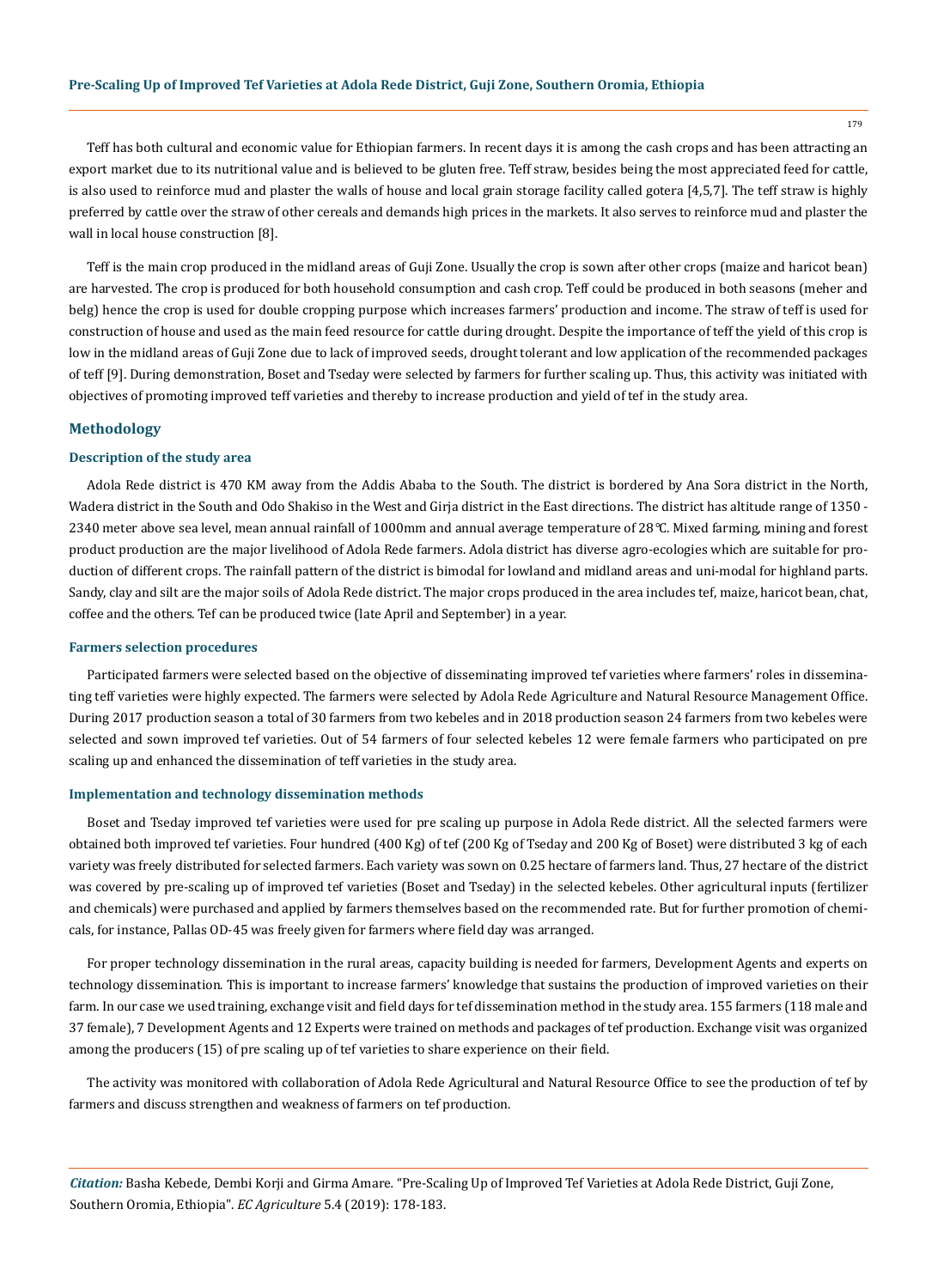180

For further scaling up of tef technologies (information and improved tef varieties) to the larger community field day was needed and thus arranged at Dole kebele. The participants of the field day include farmers (132), 30 DAs and experts and other (30) key agricultural stakeholders were observed the performance of pre scaling up of tef on selected farmers field. Besides popularizing tef in the community, the field day enhanced linkage between research center and agricultural offices. Other agriculture related problems (chemical, weeds, inputs, demand of other technologies, etc.) in the district were discussed with participants of field day and future research topics were deliberated with participants.

# **Data collection and analysis methods**

Observation and measurement was used to collect the data. Simple descriptive statistic and narrative description was used to analysis the data.

# **Results and Discussion**

#### **Yield performance of improved tef varieties on farmers' field**

The yield of pre scaling up of Tseday and Boset tef variety was 1303.70 and 1324.52 Kg/ha respectively. However, the yield of this pre scaling up of improved tef varieties were less than their adaptation in the midland areas of Guji Zone which was 1582 Kg/ha and 1561 Kg/ ha for Tseday and Boset respectively [10] but greater than the demonstration of Tseday and Boset which was 1295 Kg/ha and 1118 Kg/ha respectively [9] and less than national tef yield (1748 Kg/ha) in Ethiopia [11]. This yield gap was mainly due to all farmers were not using all recommended packages of tef as the same to the adaptation on research station. Gobicha kebele farmers obtained the highest yield from both varieties while the lowest yield was obtained from Dole kebele farmers. The yield difference between the selected kebeles was due to variation in application of recommended agronomic management practices (land preparation, weeding, harvesting and threshing) of farmers on their tef production. Farmers who applied all the recommended packages of tef obtained the higher yield and vice versa.

| <b>Variety</b> | Average yield of improved tef varieties from each kebele (Kg/ha) |                   |                      |                 |         |          |  |  |
|----------------|------------------------------------------------------------------|-------------------|----------------------|-----------------|---------|----------|--|--|
|                | Bilu $(N = 16)$                                                  | Derartu $(N = 8)$ | Gobicha ( $N = 15$ ) | Dole $(N = 15)$ | Mean    | Sd. Dev. |  |  |
| Tseday         | 1238.75                                                          | 1280              | 1625.33              | 1064            | 1303.70 | 87       |  |  |
| Boset          | 1311.56                                                          | 1340              | 1690.67              | 964             | 1324.52 | 72.27    |  |  |

#### *Table 1: Yield performance of distributed varieties.*

A significance value of .808 (greater than .05) indicates that there is no significant difference between the two group means. Therefore, it concluded that there was no significant difference between Boset and Tseday in yield per hectare (Table 2).

|           |                             | <b>Levene's Test for Equality of Variances</b> |      |        |         |                 |
|-----------|-----------------------------|------------------------------------------------|------|--------|---------|-----------------|
|           |                             |                                                | Sig. |        | df      | Sig. (2-tailed) |
| Yield per | Equal variances assumed     | .098                                           | .755 | $-244$ | 106     | .808            |
| hectare   | Equal variances not assumed |                                                |      | $-244$ | 105.582 | .808            |

*Table 2: Independent t test result.*

# **Net income obtained from disseminated pre scaling up of tef varieties**

High yielder variety does not necessarily mean high return for farmers. Cost of tef production was collected from farmers to calculate the profitability of pre scaled tef varieties. In Adola Rede district 1 Kg of tef was sold by 17.78ETB during harvesting. Total revenue was obtained by multiplying the yield of varieties by farm gate price. Variable costs (ploughing, fertilizer, sowing, weeding, harvesting, threshing, etc.) were considered for the tef production. In the study area there were two seasons to produce tef. This pre scaling up was sown during the main season (September only). Therefore, on average the cost of land was considered for one season only which was 2025.93ETB. Gross Margin was obtained by deducting Total Variable Costs from Total Revenue. Profitability of improved tef varieties were obtained by deducting cost of land from Gross Margin of respective varieties. The pre scaling up of improved tef varieties were profi-

*Citation:* Basha Kebede*,* Dembi Korji and Girma Amare*.* "Pre-Scaling Up of Improved Tef Varieties at Adola Rede District, Guji Zone, Southern Oromia, Ethiopia". *EC Agriculture* 5.4 (2019): 178-183.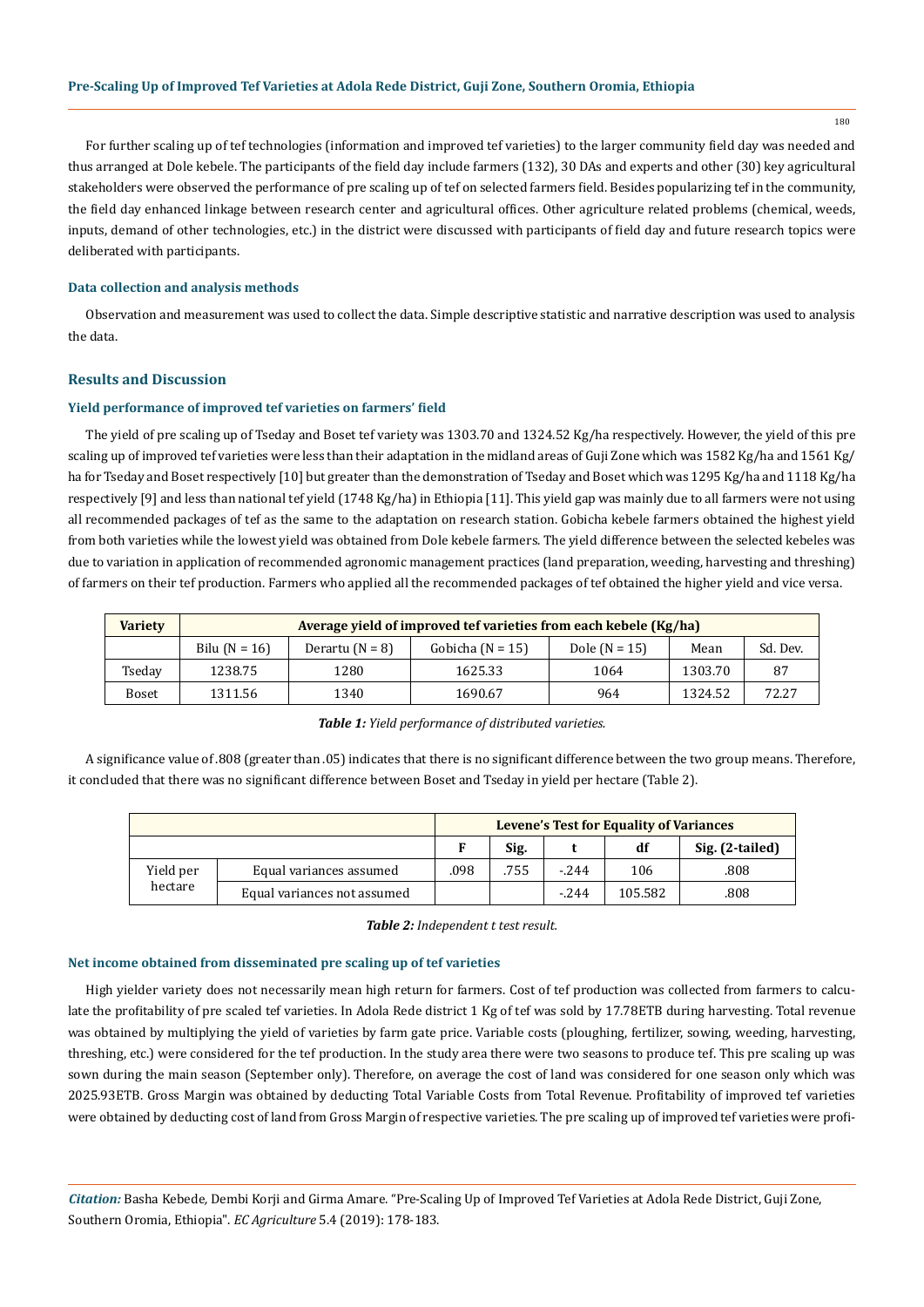| <b>Parameters</b>                    | N  | <b>Mean</b> | <b>Std. Deviation</b> |
|--------------------------------------|----|-------------|-----------------------|
| Yield of Tseday variety (Kg/ha)      | 54 | 1303.70     | 87                    |
| Yield of Boset variety (Kg/ha)       | 54 | 1324.52     | 72.27                 |
| Farm gate price of 1 Kg of tef (ETB) | 54 | 17.78       | 2.00                  |
| <b>Total Revenue of Tseday</b>       | 54 | 23085.93    | 7506.80               |
| <b>Total Revenue of Boset</b>        | 54 | 24208.89    | 8956.10               |
| Land cost                            | 54 | 2025.93     | 181.38                |
| Cost of ploughing                    | 54 | 1159.94     | 254.58                |
| Fertilizer cost                      | 54 | 1012.00     | 230.10                |
| Sowing cost                          | 54 | 546.52      | 123.77                |
| Weeding cost                         | 54 | 85.09       | 35.80                 |
| Harvesting cost                      | 54 | 735.56      | 200.00                |
| Threshing cost                       | 54 | 694.57      | 197.63                |
| Others cost                          | 54 | 22.24       | 39.65                 |
| <b>Total Fixed Cost</b>              | 54 | 2025.93     | 181.38                |
| <b>Total Variable Costs</b>          | 54 | 4241.11     | 569.21                |
| <b>Total Cost</b>                    | 54 | 6267.04     | 574.51                |
| Gross Margin of Boset variety        | 54 | 19292.22    | 7327.10               |
| Gross Margin of Tseday variety       | 54 | 18844.81    | 7476.58               |
| Profitability of Boset variety       | 54 | 17276.33    | 7352.60               |
| Profitability of Tseday variety      | 54 | 16837.41    | 7511.10               |

table for farmers in Adola Rede district since calculated cost of production was less than the returns from varieties (Table 3). For farmers Boset variety had generated more return (17276ETB) than Tseday (16837ETB).

*Table 3: Net return obtained from pre scaling up tef varieties.*

The income obtained from the pre scaling up of improved tef varieties helped many farmers in improving their household consumption, purchasing other necessary inputs (livestock, crop) for agricultural activity, house construction, asset accumulation, etc. The following case study explained the importance of pre scaling up tef from selected farmer.

# The case study of farmer Tesema Robe on pre scaling up improved tef varieties

Tesema Robe was a model farmer in Gobicha Kebele, Adola Rede district, Guji Zone. By providing his land he was conducting the demonstration of improved tef varieties. The yield of tef demonstration helped him for further multiplication of tef varieties in his kebele. For further continuity of research system he was reselected for pre scaling up tef varieties. Being an example, he has done all the recommended packages of tef on his land. Six kilogram of improved variety Boset and Tseday (three kilogram of each variety) was given for Tesema. He trained and advised the knowledge and skills obtained from researchers and development agents for his family on ploughing, sowing, weeding, harvesting and threshing of tef. He harvested 2400 Kg/ha of Boset and 2000 kg/ha Tseday during 2017 production season. He shared (in exchange with other crops, selling in cash) the yield of improved tef varieties to neighboring farmers to disseminate varieties in his community. From the selected farmers Tesema sold his yield at peak season with minimal price that all farmers could purchase (16ETB) and made other farmers to have improved tef seed and sown tef varieties in their kebele. He obtained a return of 32200ETB/ha from Boset and 25800ETB/ha from Tseday variety. The yield of tef helped Tesema and his family to maintain their household consumption by making injera from tef varieties. Beyond household consumptions the return generated from tef helped the farmer to bought fertilizer, seeds and chemicals used for his agricultural production. This helped the farmer bargaining power for agricultural inputs that enhance and improve his farm production. He also bought one ox and constructed a house for his family from the pre scaling up of improved tef varieties.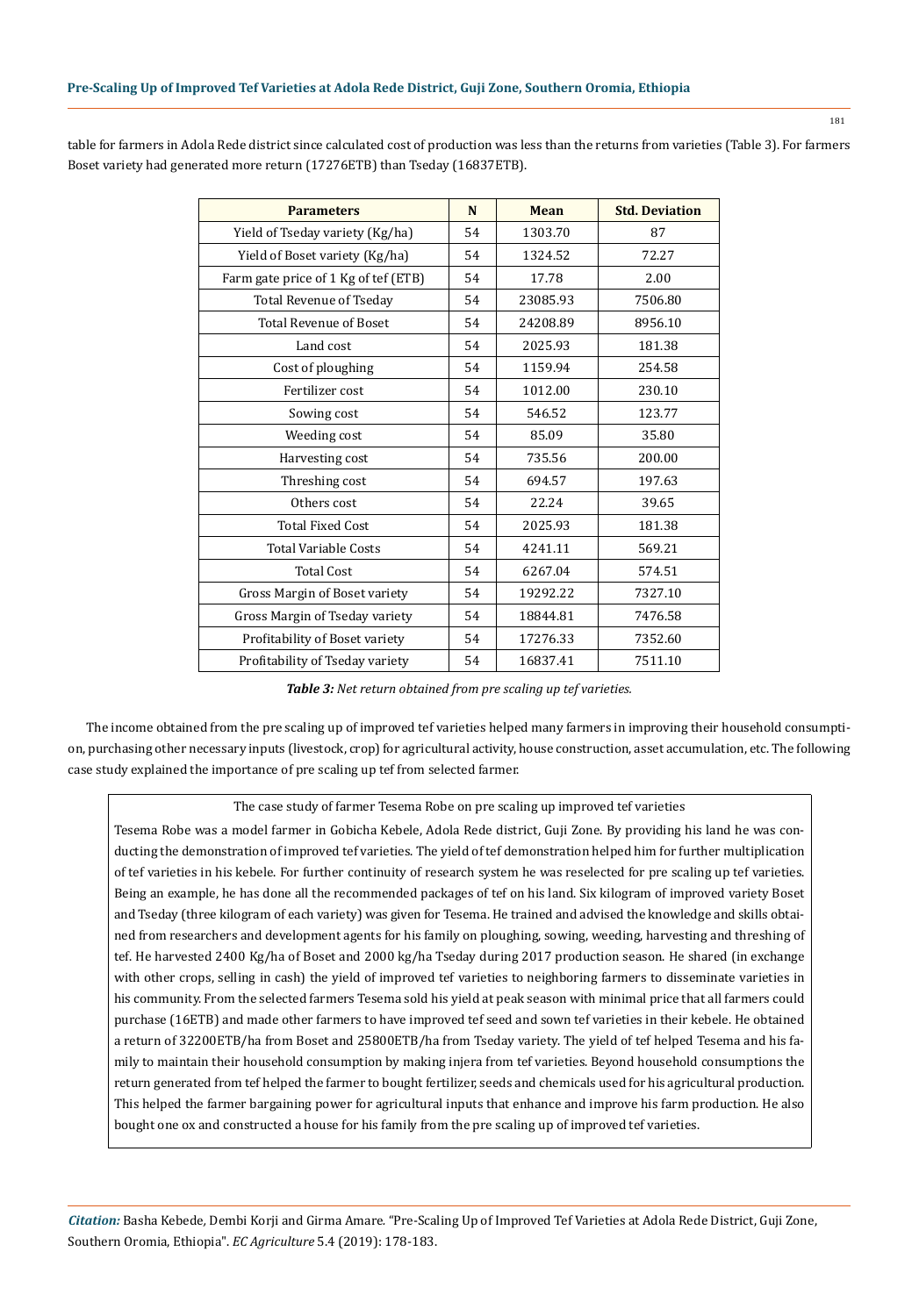## **Farmers' feedback on pre scaled up of disseminated tef varieties**

Research is circular in which improved (new) varieties were released from research center and disseminated to farmers. In participatory research activities like sowing on farmers' field the farmers had sound feedback on what they obtained or observed improved varieties from researchers. This feedback goes back to research agenda for researchers. During the pre-scaling up improved tef varieties farmers provide constructive feedback for further research on tef variety. Each farmer had his/her own feedback on each Boset and Tseday variety sown. Tseday variety was early mature crop with less rainfall. But it had shattering characteristic in late threshing time. Boset has strong straw that used for livestock feeding and house construction. Both varieties had white color that demands a market. But Boset had more weight than Tseday variety. Even though it was difficult to conclude on specific feedback of each farmer for each variety the general feedback was the pre scaling up of tef varieties of Boset and Tseday was important to Adola Rede farmers that future tef research activities should be agenda of researchers in the study area. Since tef can be produced twice in a year different varieties for each season should be released by research center in order to increase production and productivity of tef in the study area.

## **Conclusions**

Pre scaling up improved tef variety was very important for dissemination of improved tef technologies in midland area of Guji Zone. This pre scaling up increased the yield of tef production in rural areas. In Adola Rede district, on average the yield of 1324.52 Kg/ha and 1303.70 Kg/ha was obtained from the pre scaling up of Boset and Tseday variety respectively. In addition, participating farmers in the prescaling up of tef varieties generated higher return (17276ETB from Boset and 16837ETB from Tseday variety) from their tef production. The yield and return obtained from these varieties helped the selected farmers in maintaining their household consumption, increased bargaining power and asset accumulation.

## **Recommendations**

To improve the production of tef in the district further dissemination of improved tef varieties should be scaled out to many kebeles by Agricultural office. Though the yield of Boset and Tseday was lower than the national farmers should use these varieties for main season until other improved/new varieties recommended for the area. The bimodal rainfall of the area made farmers the production of tef two times a year. However, farmers lacked improved varieties that were suitable for the main and short seasons. Therefore, it is important that early mature variety for the short (Late April) and main season (September) should be identified and provided for farmers.

#### **Acknowledgement**

The authors would like to acknowledge OARI (Oromia Agricultural Research Institute) for their financial assistance. Adola Rede Agricultural office and development agents were also acknowledged for their follow up of pre scaling up of tef varieties in their district. Finally, selected farmers who were devoted for activity were heartily acknowledged.

#### **Bibliography**

- 1. CSA (Central Statistical Agency). Area and Production of Major Crops. Federal Democratic Republic of Ethiopia Central Statistical Agency, Addis Ababa, Ethiopia (2015).
- 2. [Baye K. "Teff: nutrient composition and health benefits". The Ethiopia Strategy Support Program, International Food Policy Research](https://www.researchgate.net/publication/266316373_Teff_Nutrient_Composition_and_Health_Benefits) [Institute and Ethiopian Development Research Institute, Addis Ababa, Working Paper, 67 \(2014\): 1-18.](https://www.researchgate.net/publication/266316373_Teff_Nutrient_Composition_and_Health_Benefits)
- 3. Refissa L. "Effects of sowing methods and fertilizer types on yield and yield components of teff (Eragrostis tef) at Guduru woreda". Western Oromia, Ethiopia. M.Sc. thesis, Haramaya University, Haramaya, Ethiopia (2012).
- 4. Ayalew T., *et al*[. "Unmet need and the demand for family planning in Addis Ababa".](https://www.ejhd.org/index.php/ejhd/article/download/1063/808/) *The Ethiopian Journal of Health Development (EJHD)* [9.1 \(2017\): 41-45.](https://www.ejhd.org/index.php/ejhd/article/download/1063/808/)
- 5. [Adera S. "Response of tef \(eragrostis tef\) to different blended fertilizer rates on vertisols in jama district. Northeastern Ethiopia". M.](http://institutional_repository.haramaya.edu.et/handle/123456789/2987) [Sc Thesis, Haramaya University, Haramaya \(2016\).](http://institutional_repository.haramaya.edu.et/handle/123456789/2987)
- 6. Assefa K., *et al*[. "Genetic diversity in tef \[Eragrostis tef \(Zucc.\) Trotter\]".](https://www.ncbi.nlm.nih.gov/pubmed/25859251) *Frontiers in Plant Science* 6 (2015): 177.

*Citation:* Basha Kebede*,* Dembi Korji and Girma Amare*.* "Pre-Scaling Up of Improved Tef Varieties at Adola Rede District, Guji Zone, Southern Oromia, Ethiopia". *EC Agriculture* 5.4 (2019): 178-183.

182